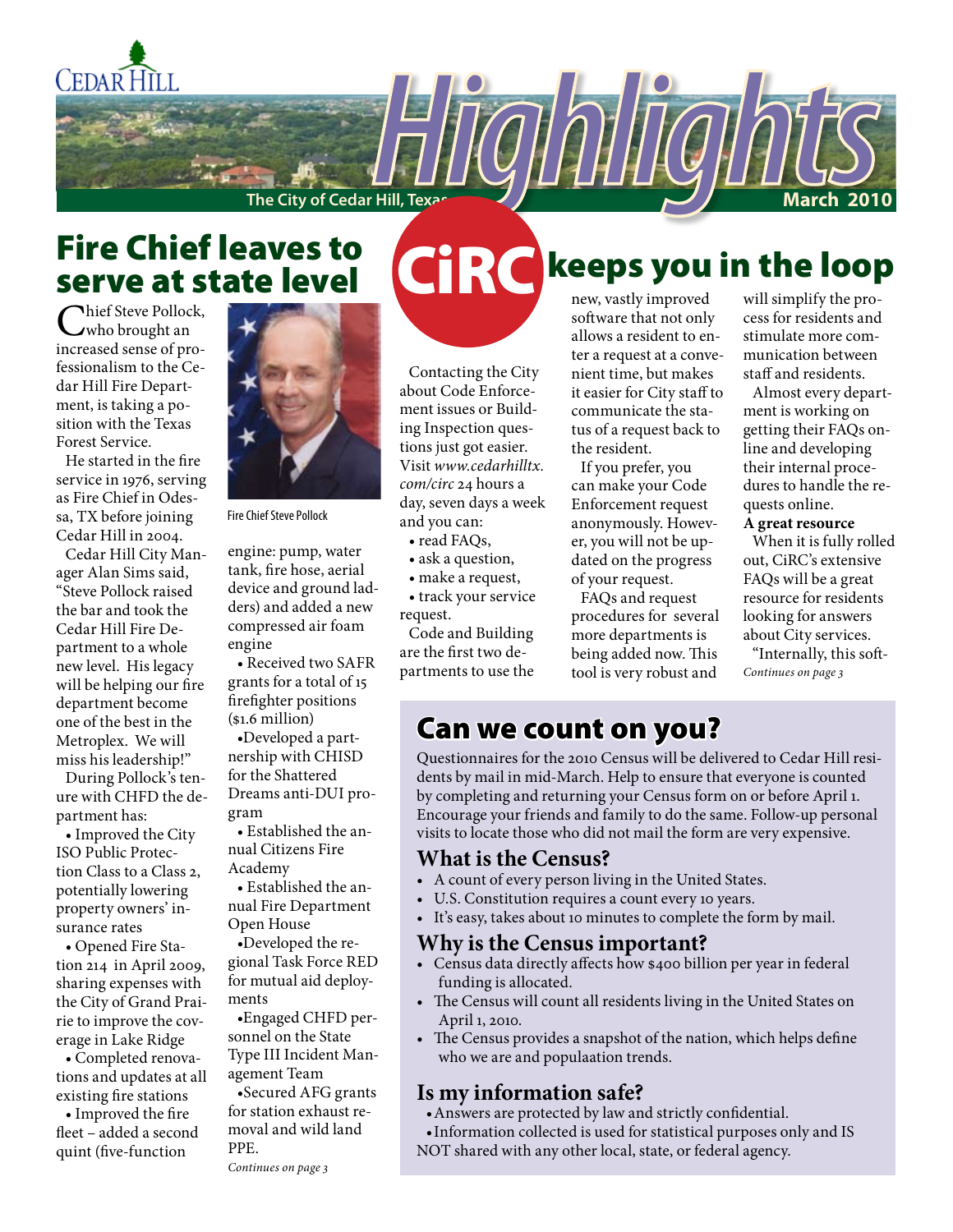## Cops honor superior performance

At the Third Annual OTYs (oh-tees) Awards Banquet in February, Cedar Hill police officers celebrated with a ballpark theme.

Chief Steve Rhodes used the opportunity to let the force know that the site visit from the Texas Police Chiefs Association's Recognition Program was completed and not only will our police department be recognized, but the on-site investigators said the CHPD staff could teach other law enforcement agencies how to apply for TPCA recognition.

Rhodes said this recognition means that when the best departments in the state are discussed, the Cedar Hill Police Depart-





ment will be included in the conversation.

Mayor Pro Tem Cory Spillman and City Manager Alan Sims spoke briefly to the officers and family members at the event. Both expressed appreciation for their professionalism and positive

Above, honorees and their spouses include Jeremy Byrd, Officer of the Year, Gary Green, Civilian of the Year and Steve Lafferty, Supervisor of the Year. Left, Chief Rhodes presents a certificate recognizing volunteer service by Willie McNeely.

approach to policing our community.

Lt. John Densmore's Emergency Response Team members scooped up most of the awards for physical fitness, marksmanship and community service.



For only \$25 a month you can have your home or business alarm monitored by the same professional staff that dispatches police and fire crews for the City of Cedar Hill.

Instead of your alarm notifying someone several states away, this system connects directly into our local 9-1-1 call center.

Saving seconds can save lives. It's only \$25 a month and there is no long-term contract required. For more information contact SWRCC at 972.230.5248.

# **PD hosts K-9 trials**

The Cedar Hill Police Department is hosting the 2010 United States Police Canine Association Region 20 Certification Trials March 15– 19. Nearly 50 handlers are expected.

On March 17 and 18, from 1 to 6 p.m., everyone is invited to watch officers and their canines certify and compete at the Trinity High School Stadium at 1231 E. Pleasant Run Road. Admission to the event is free.

 See the agility of the canines as they complete the obstacle course jumps and crawls. Observe the obedience, critical for their work.

Watch as canines search for a hidden suspect. See a demonstration of their scenting abilities as they locate a decoy in one of six identical boxes.

Watch the canines as they pursue and make an apprehension under fire.

Thanks to Cassity Jones and Sherwin-Williams for supplying the materials and to Boy Scout Troop 1 for helping build the obstacles. They will be used for weekly training of the dogs.

Officer McCorkle said tremendous support from businesses and individuals in the community has made it possible to host the trials, including meals, lodging and materials, at no cost to the City of Cedar Hill.

# **Dads & daughters make Valentines memories**

Special memories were created that will last a lifetime at the Cedar Hill Recreation Center's 2010 Daddy/ Daughter Valentine Dance held Feb. 6.

The event featured a pair of two-hour dances with DJ Rudy Duron, a light lunch, a professional portrait and a gift for each girl.

"Fathers and their daughters look forward to the dance each year," said Betty Minshew, Special Event

Coordinator for the Parks and Recreation Department. "This is their time together and it is so special."

New to the event this year was the opportunity for participants to receive a free photo on

site instead of through the mail. Thanks to the expertise of the photographer, Tony Guillory with Just Say Cheese Photography, each photo was created instantly. This was a big hit among the partygoers.

Attendance was way up this year as over 300 fathers and their daughters enjoyed the festivities.

#### **Don't forget Mom**

This year's Mother/ Son "All Star" Dance is set for May 1. Visit cedarhilltx.com for more information about this and other upcoming events at the Cedar Hill Recreation Center.



Dads & daughters had a blast "getting down" at the Daddy/Daughter Dance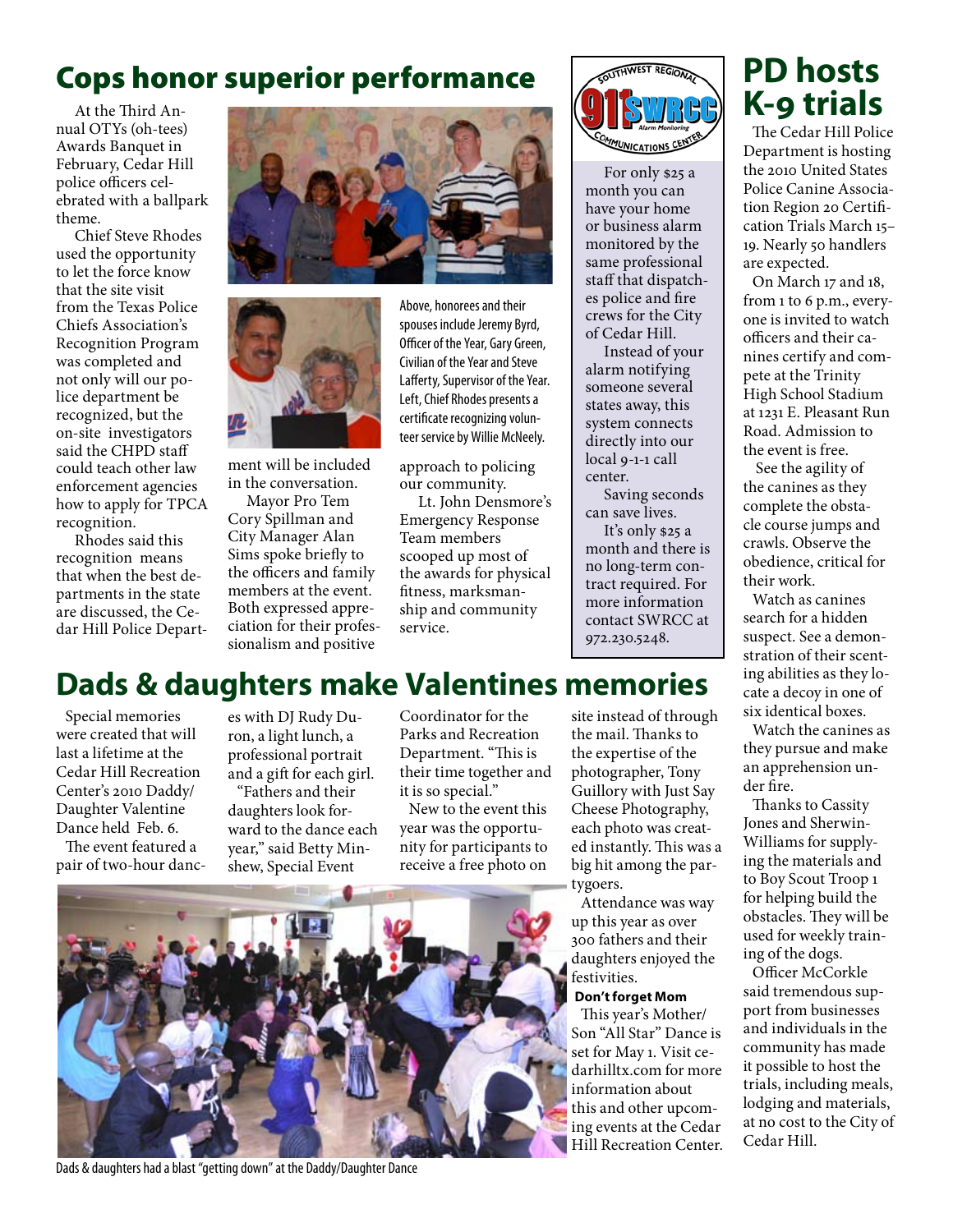### Fire department honors their best of the year

At the Cedar Hill Fire Department Awards Banquet in February, Chief Steve Pollock praised all of his firefighters and staff for their incredible accomplishments in 2009.

He mentioned the millions of dollars of property they had saved and achieving the ISO Class 2 rating, which put CHFD in the top 2% of fire departments in the country.

He acknowledged their thousands of hours of training and called out Capt. John Denison for his leadership in the remodeling of several stations.

Specific awards included Bryan Wallen as Rookie of the Year, Ashley Edmondson as Firefighter of the Year, and John Denison as Officer of the Year.

Leadership awards were presented to Kevin Cunningham,

Fire chief

*Continued from front page Continued from front page*

In his new position Pollock will work with multiple jurisdictions in the Houston/ Galveston area to develop resources, training, responding with the State Type II and Type III team, and working with the Texas Intrastate Fire Mutual Aid System.

#### Free wi-fi

**Free wireless internet connection is available at the Zula B. Wylie Library and at the Cedar Hill Recreation Center.**

**CiRC**<br>Continued from front page

ware integrates with the job tracking software we've been using for years," said Stacey Graves, Code Enforcement Supervisor.

CiRC contributes to the City's goals of efficiently providing superior service and maintaining open communication with our residents.

# Community Calendar

#### March

#### 13 Hazardous Household Waste Collection

9-11 a.m. Cedar Hill High School parking lot For information about acceptable items and recycling options, please visit www.cedarhilltx.com/hhw

#### 22 Main Street Advisory Board Meeting

6 p.m. Government Center, Conference Room D on First Floor Public is invited.

#### 23 Free AARP tax help

10:30 a.m. to 2:30 p.m. Zula B. Wylie Library Meeting Room Free assistance to all taxpayers

#### 23 City Council Meeting

6 p.m. Briefing Session, open to public 7 p.m. City Council Meeting Government Center, Cedar Hill Room To view/print the upcoming agenda, visit *www.cedarhilltx.com*, click on "Agendas and Minutes" in the left column.

#### 29 Book Signing - Ramona Logan

6:30 to 8:30 p.m. Zula B. Wylie Library Meeting Room Ms. Logan is a Cedar Hill resident, consultant and former broadcast journalist. For more info visit *rlimageadvantage.com.*

#### April

#### 1 Citizens Fire Academy Starts

Thursday evenings for 10 weeks at Central Fire Station, 1212 W. Belt Line Class is limited to 12 students. Some classes will involve field trips.

#### 13 City Council Meeting

6 p.m. Briefing Session, open to public 7 p.m. City Council Meeting Government Center, Cedar Hill Room To view/print the upcoming agenda, visit *www.cedarhilltx.com*, click on "Agendas and Minutes" in the left column.

#### 18 Texas Junior Anglers Fishing and Family Kite Fly

1-4 p.m. Valley Ridge Park

These are great low-cost family events. Bring your own tackle and kites or use the materials provided at the park. The pond will be stocked and the Texas spring winds are set to blow.

#### **Visit the calendar on** *www.cedarhilltx.com* **for more events.**

**For the latest information, follow your City on Twitter. Visit** *twitter.com/cedarhilltx*

**To receive the latest emergency and priority information, we encourage residents to sign up for Connect-CTY. Visit the City website at** *www.cedarhilltx.com***, and under "Popular Links" click on "Sign up for Connect-CTY City Messages."**







Chief Pollock, John Denison, Officer of the Year

Glen Clark and Richard Dixon.

Esprit de Corps honorees were Adam Whitney, Kevin Driggars, Ashley Edmondson, Trip Samples, Robert Burlison, Jerry Pena, Richard Dixon and Norman Prewitt.